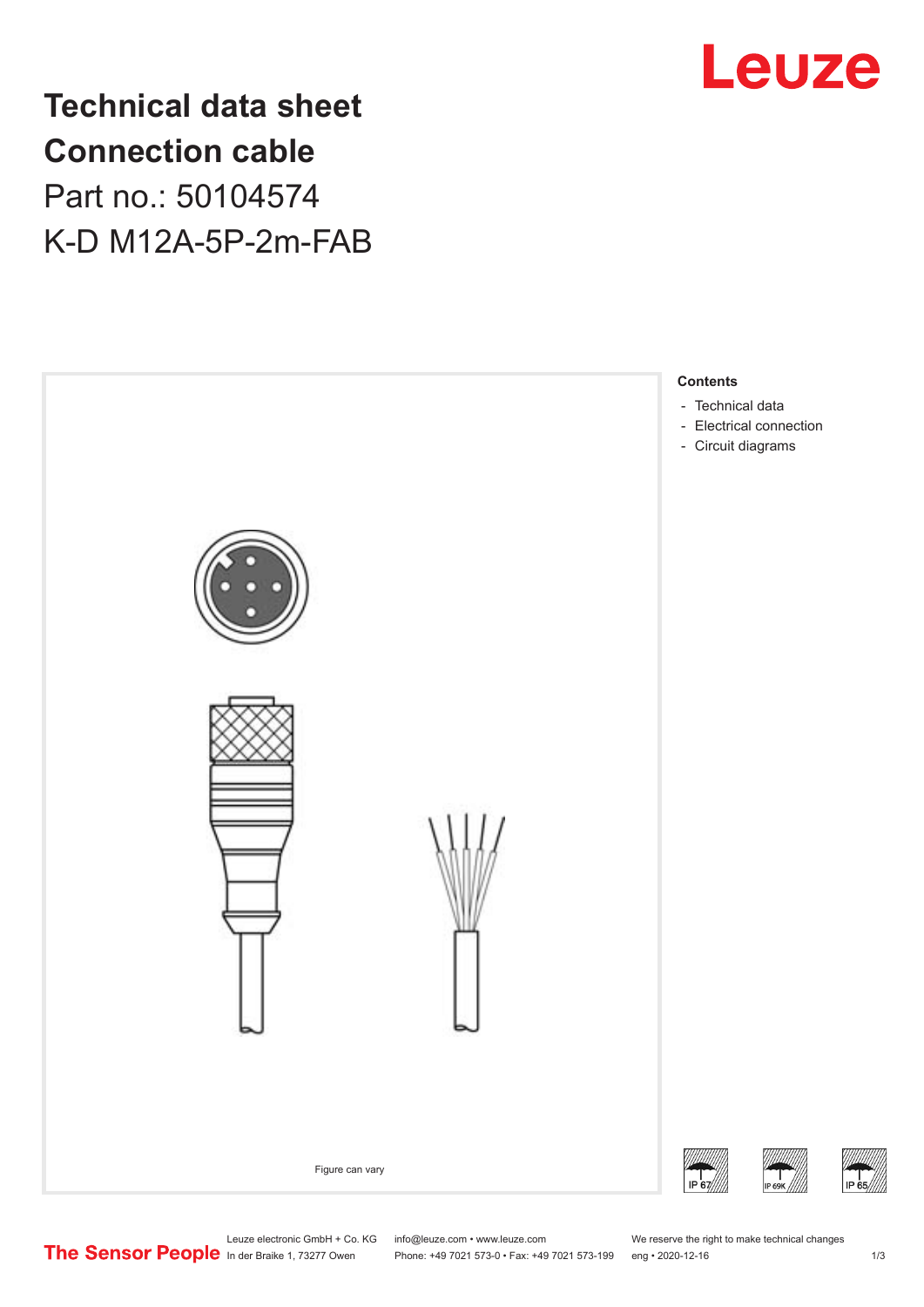### <span id="page-1-0"></span>**Technical data**

#### **Electrical data**

**Performance data Operating voltage** Max. 125 V AC/DC

### **Connection**

| <b>Connection 1</b>               |                                                                                  |
|-----------------------------------|----------------------------------------------------------------------------------|
| <b>Type of connection</b>         | Connector                                                                        |
| <b>Thread size</b>                | M12                                                                              |
| <b>Type</b>                       | Female                                                                           |
| Handle body material              | <b>PUR</b>                                                                       |
| No. of pins                       | 5-pin                                                                            |
| Encoding                          | A-coded                                                                          |
| Version                           | Axial                                                                            |
| Lock                              | Screw fitting, stainless steel V4A, recom-<br>mended torque 0.6 Nm, self-locking |
| <b>Connection 2</b>               |                                                                                  |
| <b>Type of connection</b>         | Open end                                                                         |
| <b>Cable properties</b>           |                                                                                  |
| Number of conductors              | 5 Piece(s)                                                                       |
| Wire cross section                | $0.34 \, \text{mm}^2$                                                            |
| <b>AWG</b>                        | 22                                                                               |
| Sheathing color                   | <b>Black</b>                                                                     |
| <b>Shielded</b>                   | <b>No</b>                                                                        |
| Silicone-free                     | Yes                                                                              |
| Cable design                      | Connection cable (open on one end)                                               |
| Cable diameter (external)         | 5.9 mm                                                                           |
| <b>Cable length</b>               | 2,000 mm                                                                         |
| <b>Sheathing material</b>         | <b>PVC</b>                                                                       |
| <b>Wire insulation</b>            | <b>PVC</b>                                                                       |
| Suitability for drag chains       | No.                                                                              |
| Properties of the outer sheathing | Free of CFC, cadmium, silicone and<br>lead, easily machine-processable           |
| Resistance of the outer sheathing | Good oil, gasoline and chemical                                                  |

ET<sub>1</sub>

### **Mechanical data**

Leuze

#### **Environmental data**

| Ambient temperature, operation,<br>flexible use   | $-570 °C$     |
|---------------------------------------------------|---------------|
| Ambient temperature, operation,<br>stationary use | $-3070 °C$    |
| <b>Certifications</b>                             |               |
| Degree of protection                              | IP 65         |
|                                                   | IP 67         |
|                                                   | <b>IP 69K</b> |

#### **Classification**

| <b>Customs tariff number</b> | 85444290 |
|------------------------------|----------|
| eCl@ss 5.1.4                 | 27279201 |
| eCl@ss 8.0                   | 27279218 |
| eCl@ss 9.0                   | 27060311 |
| eCl@ss 10.0                  | 27060311 |
| eCl@ss 11.0                  | 27060311 |
| <b>ETIM 5.0</b>              | EC001855 |
| <b>ETIM 6.0</b>              | EC001855 |
| <b>ETIM 7.0</b>              | EC001855 |

### **Electrical connection**

### **Connection 1**

| <b>Type of connection</b> | Connector                                                                      |
|---------------------------|--------------------------------------------------------------------------------|
| <b>Thread size</b>        | M <sub>12</sub>                                                                |
| <b>Type</b>               | Female                                                                         |
| Handle body material      | <b>PUR</b>                                                                     |
| No. of pins               | 5-pin                                                                          |
| Encoding                  | A-coded                                                                        |
| Version                   | Axial                                                                          |
| Lock                      | Screw fitting, stainless steel V4A, recommended torque<br>0.6 Nm, self-locking |

resistance, flame retardant in accordance with UL 1581 VW1 / CSA